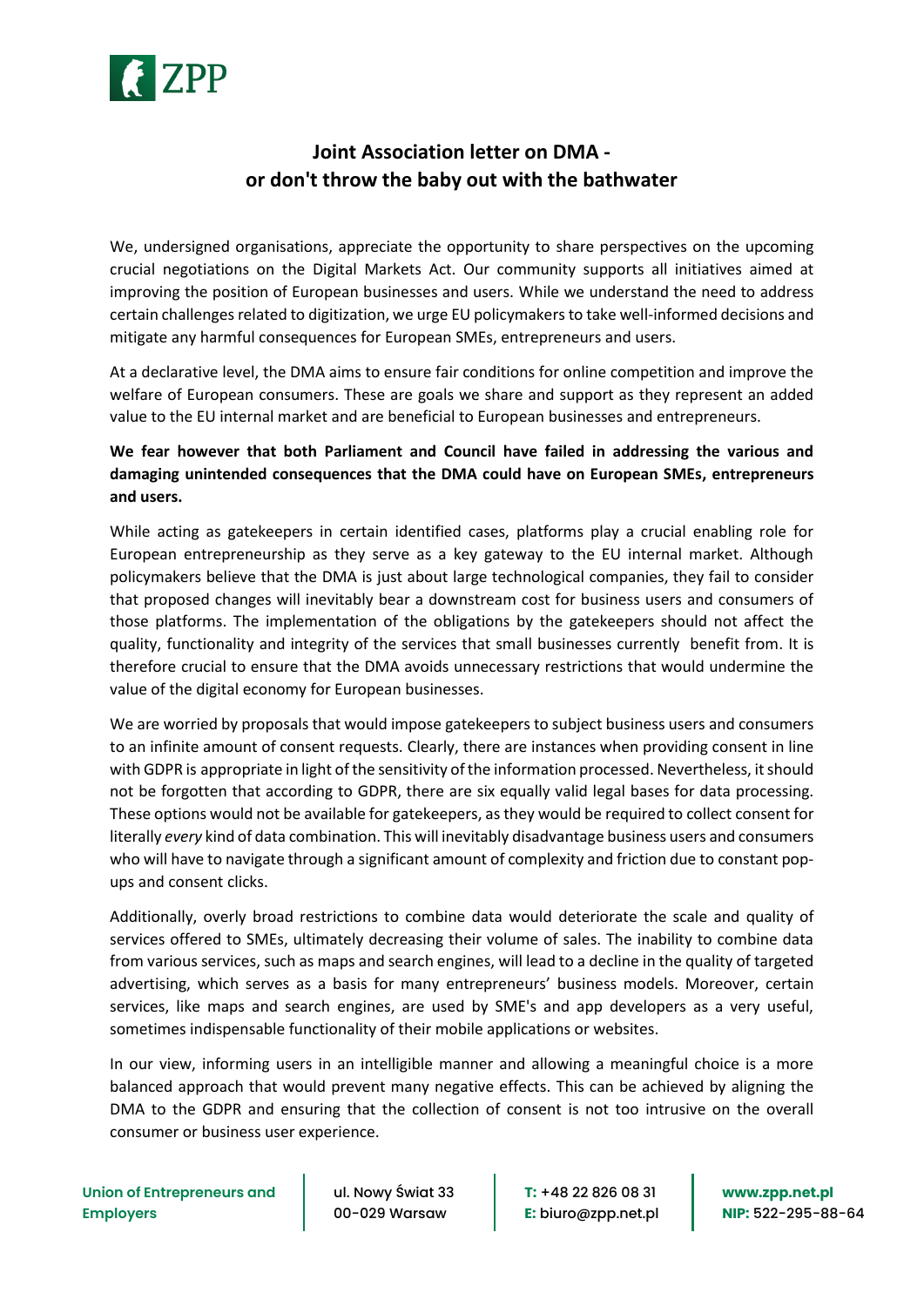

We are also overly concerned about proposals from certain Members of the European Parliament to put an outright ban on targeted advertising. While prioritizing data privacy and the interests of the users, policymakers are neglecting equally important needs of entrepreneurs, for whom targeted advertising is the only possible way to attract clients. A ban on targeted advertising will impact many local businesses and services as well as a wide range of start-ups, freelancers, artists and craftsmen. European SMEs cannot afford advertising in mass media, and this regulation will inevitably weaken their position vis-à-vis large companies.

Moreover, targeted advertising is already subject to discussion within the framework of other regulations currently negotiated at the EU level. Its' introduction in the DMA creates a risk of overlapping and conflicting legislation. It also shows that DMA has become a victim of the 'Christmas tree effect.' Rather than focusing on improving the original proposal at its core, MEPs keep on adding baubles.

In light of the above, it is clear that DMA is wrongly perceived as a regulation, which will only impact the gatekeepers. SMEs across the EU rely on digital tools to sell their products and services. In an increasingly digital economy, the quality and innovativeness of digital tools are essential for European businesses to grow and thrive. At the same time, by focusing merely on the gatekeepers, DMA lacks more positive proposals on how to unleash Europe's entrepreneurial spirit and innovation.

To conclude, while DMA aims to improve the competitive balance, it might degrade the quality of digital tools provided to European businesses and users, stifle innovation, deteriorate the position of European SMEs in relation to large companies, and hence throw the proverbial baby out with the bathwater.



**Union of Entrepreneurs and Employers**

ul. Nowy Świat 33 00-029 Warsaw

**T:** +48 22 826 08 31 **E:** biuro@zpp.net.pl **www.zpp.net.pl NIP:** 522-295-88-64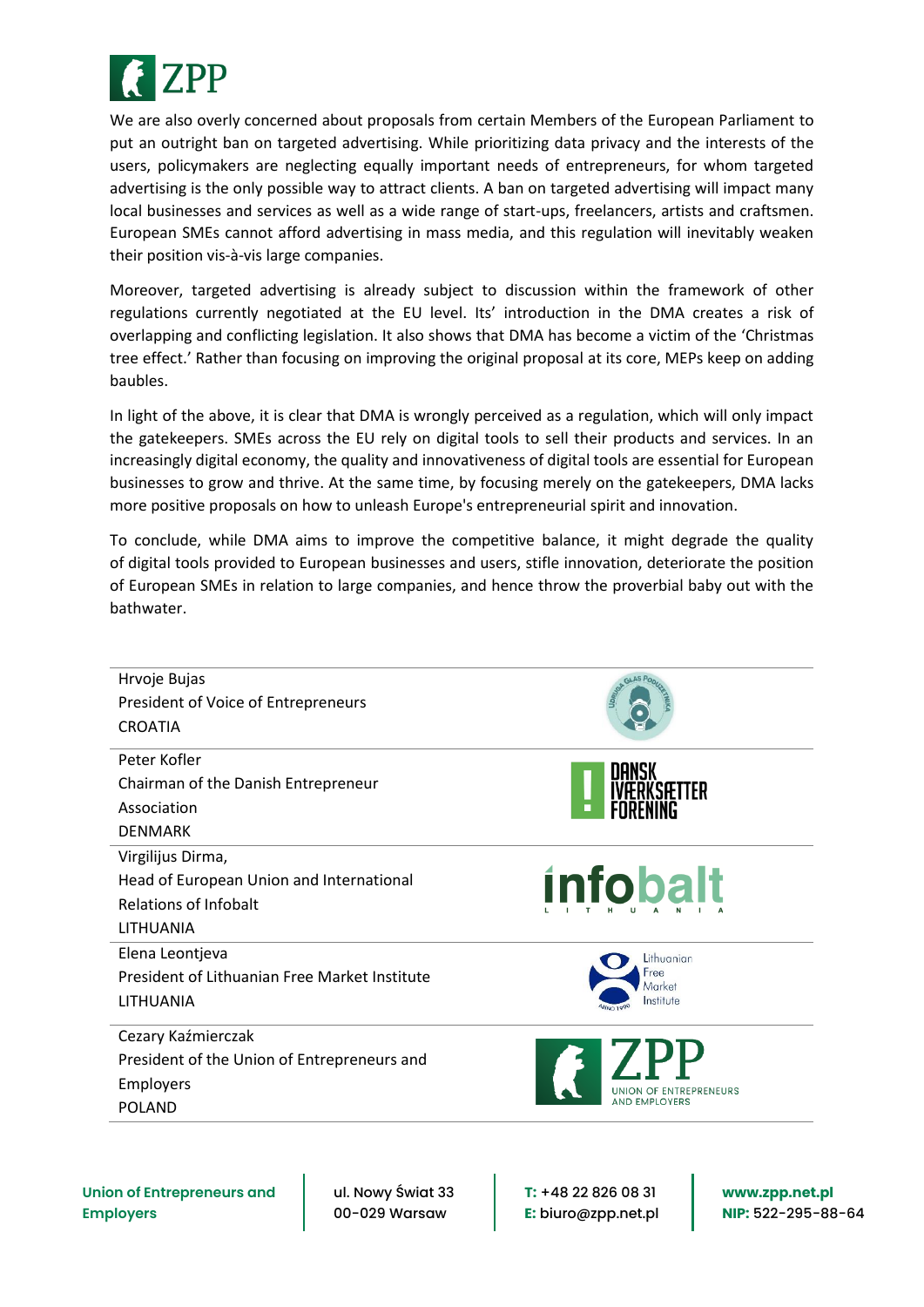

Michal Kardoš Executive Director of SAPIE SLOVAKIA

| <b>AMERICAN</b> |  |  |
|-----------------|--|--|

sapie<sup>"</sup>

| <b>Olivier Marquette</b>                          |                                                                |  |
|---------------------------------------------------|----------------------------------------------------------------|--|
| President of American Chamber of Commerce         | AMERICAN<br><b>AMBER OF COMMERCE</b>                           |  |
| in Bulgaria                                       |                                                                |  |
| <b>BULGARIA</b>                                   |                                                                |  |
| Marcin Nowacki                                    |                                                                |  |
| President of European Enterprise Alliance         |                                                                |  |
| <b>CEE</b>                                        | <b>European Enterprise</b><br>Alliance                         |  |
| Doris Põld                                        |                                                                |  |
| CEO Estonian Association of Information           | <b>ESTONIAN ASSOCIATION</b><br>OF INFORMATION TECHNOLOGY       |  |
| <b>Technology and Telecommunications</b>          | <b>AND TELECOMMUNICATIONS</b>                                  |  |
| <b>ESTONIA</b>                                    |                                                                |  |
| Gábor Mátrai                                      |                                                                |  |
| Board member of Association of Information        |                                                                |  |
| Technology, Telecommunications and                | <b>TVSZ</b>                                                    |  |
| <b>Electronics Enterprises</b>                    |                                                                |  |
| <b>HUNGARY</b>                                    |                                                                |  |
| Angelo Coletta                                    |                                                                |  |
| President of InnovUp                              | <b>InnovUp</b>                                                 |  |
| <b>ITALY</b>                                      |                                                                |  |
| Lotte de Bruijn                                   |                                                                |  |
| Managing Director at NLdigital                    | NLdigital                                                      |  |
| THE NETHERLANDS                                   |                                                                |  |
| Carlos Mateo                                      |                                                                |  |
| President of Spain Startups Association           | startups                                                       |  |
| <b>SPAIN</b>                                      |                                                                |  |
| Michał Kanownik                                   | DIGITAL                                                        |  |
| CEO of Digital Poland                             | POI AND                                                        |  |
| <b>POLAND</b>                                     |                                                                |  |
| Marta Pawlak                                      | <b>ST<i>I</i></b> .RTUP                                        |  |
| Head of Public Policy at Startup Poland           |                                                                |  |
| <b>POLAND</b>                                     | P%LAND                                                         |  |
| Christian Borggreen                               | <b>Computer &amp; Communications</b>                           |  |
| Vice President & Head of Office at Computer &     | <b>Industry Association</b><br><b>Tech Advocacy Since 1972</b> |  |
| <b>Communications Industry Association Europe</b> |                                                                |  |
| Karina Stan                                       |                                                                |  |
| Director of EU policy & Head of Brussels Office   | <b>DEVELOPERS</b><br><b>ALLIANCE</b>                           |  |
| of Developers Alliance                            |                                                                |  |

**Union of Entrepreneurs and Employers**

ul. Nowy Świat 33 00-029 Warsaw

**T:** +48 22 826 08 31 **E:** biuro@zpp.net.pl **www.zpp.net.pl NIP:** 522-295-88-64